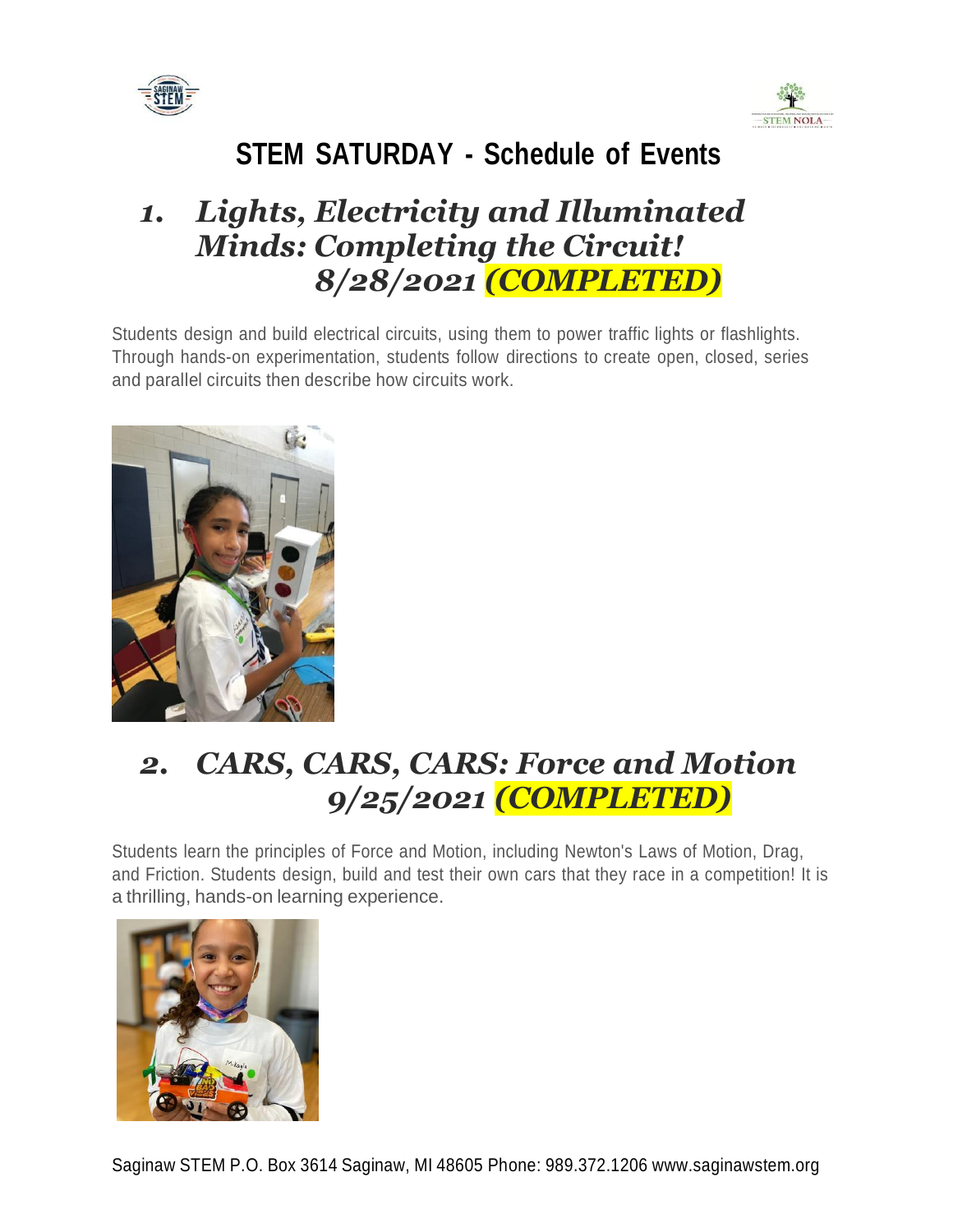



## *3. Heart and the Circulatory System! 10/23/2021 (COMPLETED)*

Students dissect a sheep heart and examine its properties by relating them to the circulatory system. Students then build a working mechanical heart with four chambers.



## *4. The Physics of Sound - Design, Build, and Test Your Own Xylophone*

# *11/20/2021 (UPCOMING)*

Students will discover the mechanics of sound and be able to describe wavelengths, amplitudes, and pitch. Students will design, build, and test their own xylophone to demonstrate different pitch tones as it relates to size and depth of an instrument.

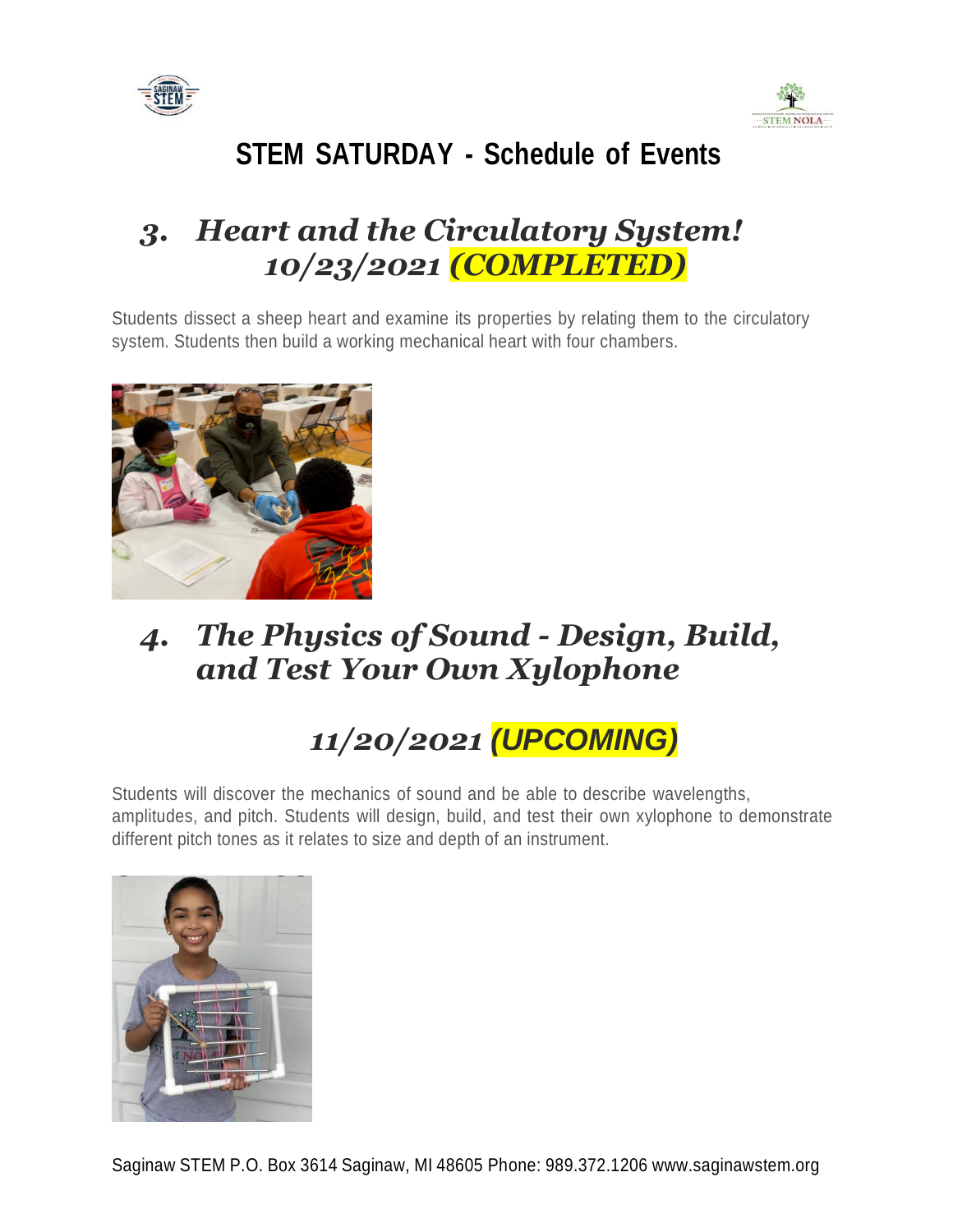



# **5.** *Hydraulics*

# *12/18/2021*

Students work on projects to learn the fundamentals of hydraulics and pressure as it relates to usage of everyday simple machines. Students then build their own hydraulic bridge or elevator.



## *6. Chemistry and Nanoscience 1/29/2022*

Students perform experiments, separate mixtures and observe reactions, including electrochemical ones. With these projects, they build a strong foundation in chemistry while gaining exposure to a broad range of chemical phenomena and hands-on lab experience.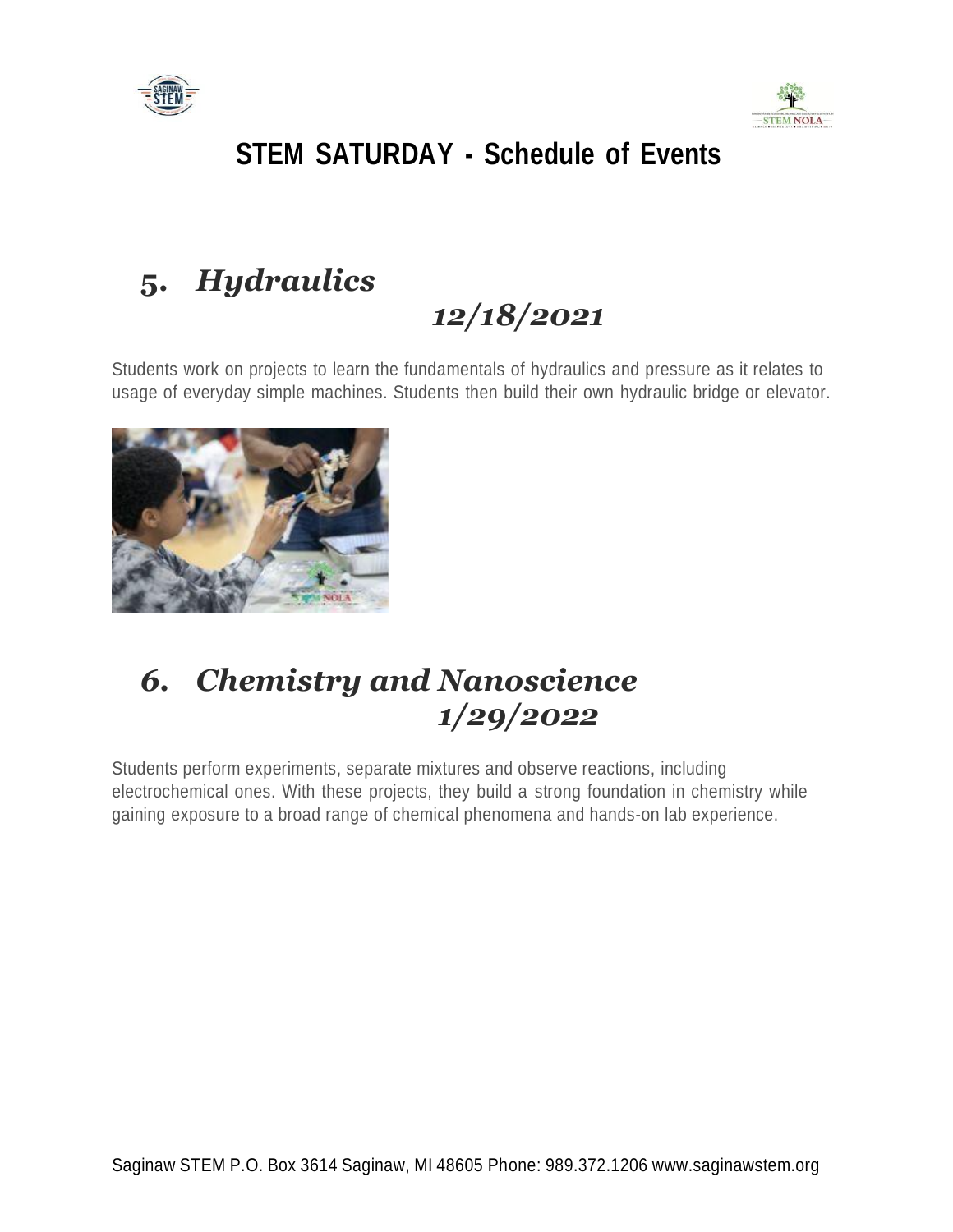





#### 7. *The Power of Wind: Renewable Wind Energy 2/19/2022*

Students work on projects that teach the principles of simple circuits, electricity and wind energy. Students build circuits powered by wind energy. They learn to describe how circuits work and follow instructions to create a variety of circuits. Students will design, build, test and evaluate their own windmill and turbine.

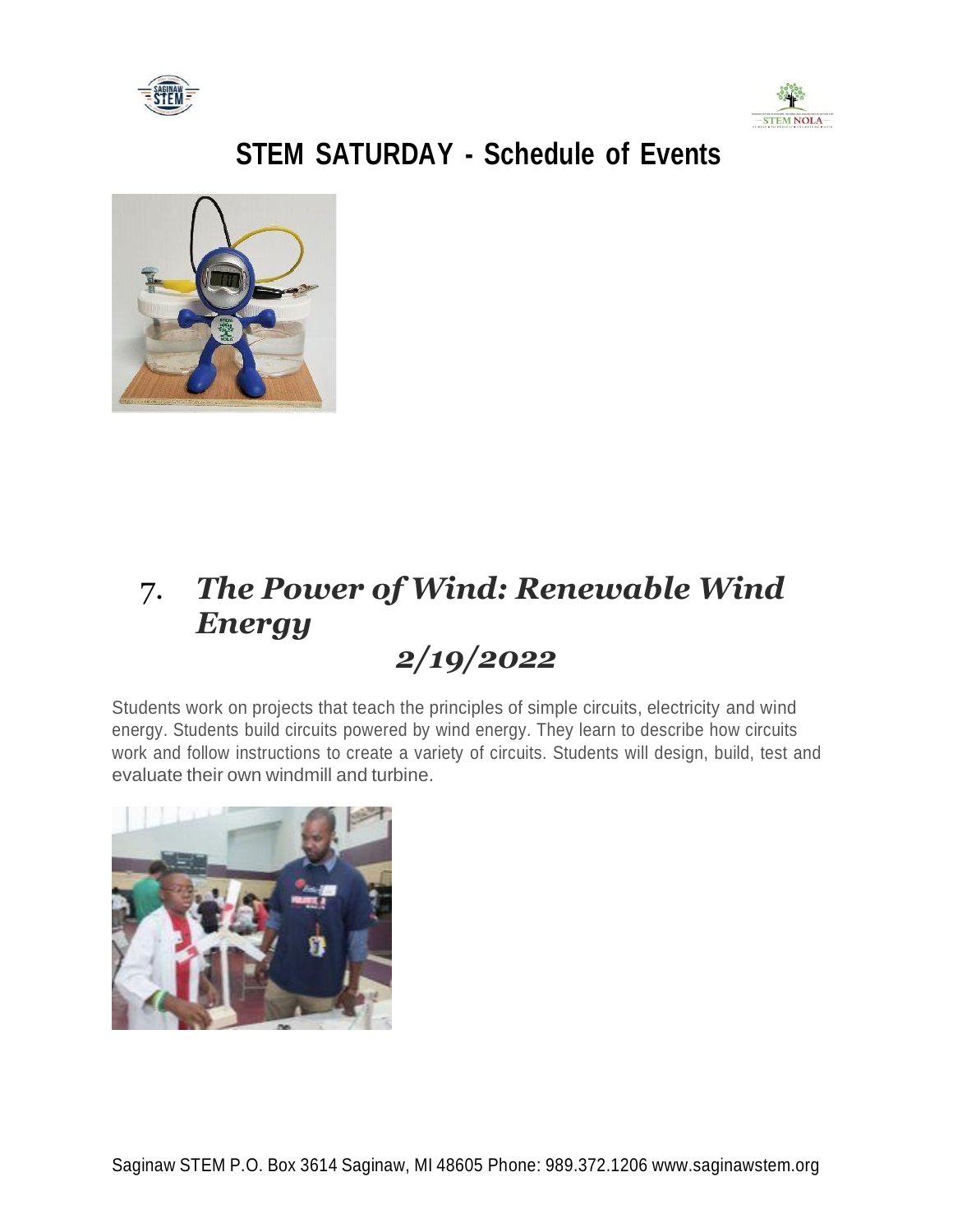



## *8. A Breath of Fresh Air: Lungs and the Respiratory System! 3/26/2022*

Students dissect a pig or sheep lung and examine its properties by relating them to the respiratory system. Through dissecting a lung, students explore lung vulnerabilities that may impact their communities. This could propel them towards career opportunities in healthcare in the 21st Century!



# *9. What Floats your Boat? Buoyancy and Density*

# *4/30/2022*

Students learn the principles of buoyancy and density, enhancing their understanding of why solids can float. After designing and building their own boat, each student will test them competitively in small, shallow STEM GLOBAL-made ponds.